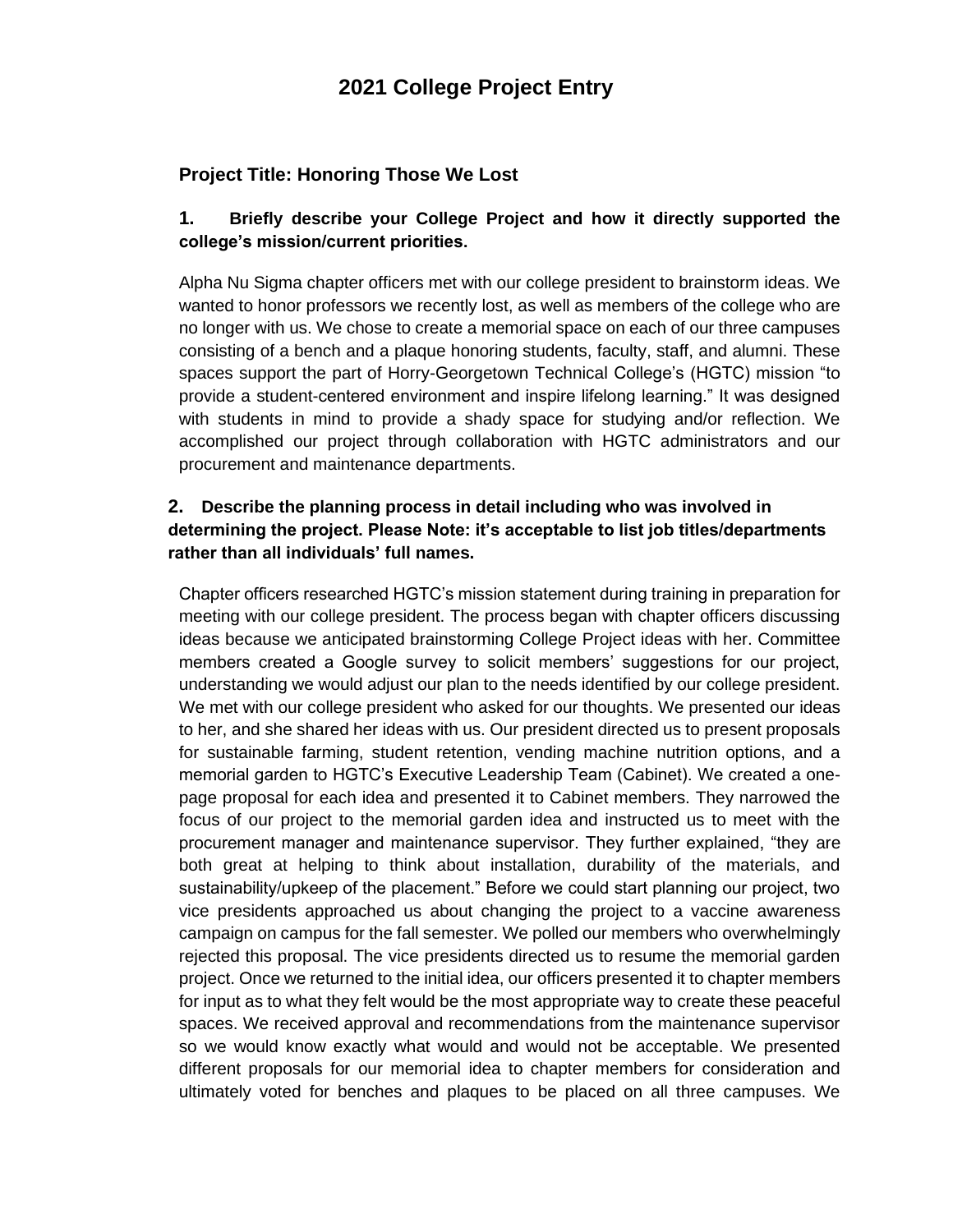# **2021 College Project Entry**

determined this would both create a peaceful space for past, present, and future students as well as serve to honor those who had passed. Two chapter officers created sayings and chapter members voted for their favorite. Once the saying was approved, our Service Vice President continued researching plaque options and prices to find the best fit for our budget. At the direction of the maintenance supervisor, chapter officers scouted several locations on each campus for placement of the benches. Our procurement supervisor graciously donated all three benches and our chapter raised funds to purchase the plaques.

### **3. What knowledge, skills and abilities did members need to successfully implement this College Project? How did chapter members strengthen these areas before implementing the project?**

Our committee learned how to be a team operating virtually during a pandemic. To properly identify administrators, we familiarized ourselves with HGTC's organizational chart. We understood the importance of professional communication, so we requested our advisors review emails before sending to administrators. Our advisors also worked with us to create the one-page project proposals for Cabinet.

To complement the existing college landscape plan, we researched existing landscaping. We investigated sources for benches and plaques and scouted locations on each of the three campuses and collaborated with college administrators to gain project and design approval. It was important for us to be part of the installation, so we coordinated the time and dates on each campus.

College administrators asked us to pay for the plaques since they donated the benches, so we had to review chapter finances and determine how to fund this project.

### **4. How did the chapter carry out the project and communicate with all collaborators?**

Our college president directed us to meet with HGTC cabinet members to start the project. They requested we work with the college maintenance supervisor and procurement manager to determine the details. We met with them to place the benches and plaques at the end of the project.

College administrators were kept informed about progress via bi-weekly emails throughout the project. We sent project reminders to chapter members through Messenger and email. College Project progress was shared in both chapter and officer meetings. At the conclusion of the project, we sent a summary report to all administrators and our college president.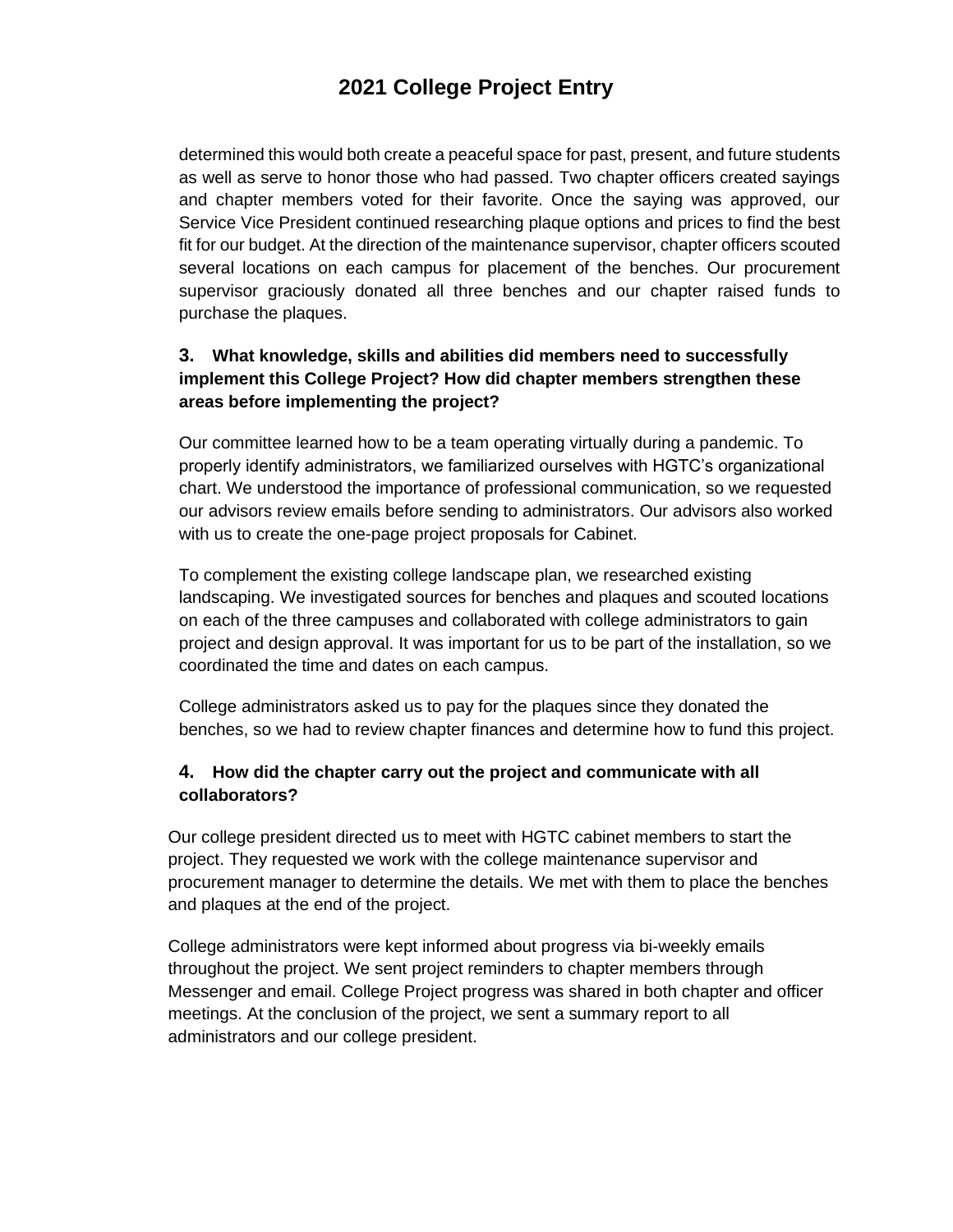### **5. What were the quantitative and qualitative outcomes of this project, including the project's impact on members?**

Throughout this project, chapter members learned about the many elements required to operate within a bureaucracy, successfully organize a project, and function as a team.

Since our procurement supervisor directed us to research the plaques we needed, one team member called four local suppliers and researched an additional five online suppliers to determine plaque designs and prices. Ultimately, we used an online supplier to purchase three 8 inch by 10 inch aluminum casted plaques with stakes. Each plaque cost \$157.50, and the chapter spent a total of \$472.50 for all three plaques. Chapter members created two original quotes to include on these plaques and chapter members selected the one they preferred.

We coordinated the installation of three benches and three plaques, one on each campus. In total, ten volunteers assisted with the installation on our three campuses. After the installation, we sent an announcement about them to our Public Relations Director so she could share it with over 200 faculty and staff members. Our Academic Affairs department also included the announcement in their quarterly newsletter. Although we appreciated the announcements, we realized students were not informed through formal communication. In spite of this, we received a comment from a student who said "Loving this!!!" and sent a picture of the bench and plaque on one campus. Another student indicated she uses the bench instead of the library for studying.

When we submitted our final report, our college president commented, "I can hardly contain my depth of feelings over this project. Our lost loved ones are looking upon you all and HGTC for caring for them. While life goes on, remembering those we worked with day in and day out is really what is important. From the bottom of my heart and having lost a loved one in my life, I so value what Phi Theta Kappa has accomplished."

The project brought us closer together as a chapter as we reminisced on those we lost both personally and professionally and worked to honor our fallen HGTC family. Throughout this project, we learned the importance of working with college administrators and each other as we capitalized on each other's strengths to complete specific tasks. We grew as scholar-servant-leaders while we learned the value of being flexible with our schedules due to working remotely because of Covid protocols.

#### **6. Describe how this project helped develop and/or hone your chapter's relationship with the college administration.**

This project helped to strengthen our relationship with the administration because it gave us an opportunity to work hand in hand with them. We learned professional presentation